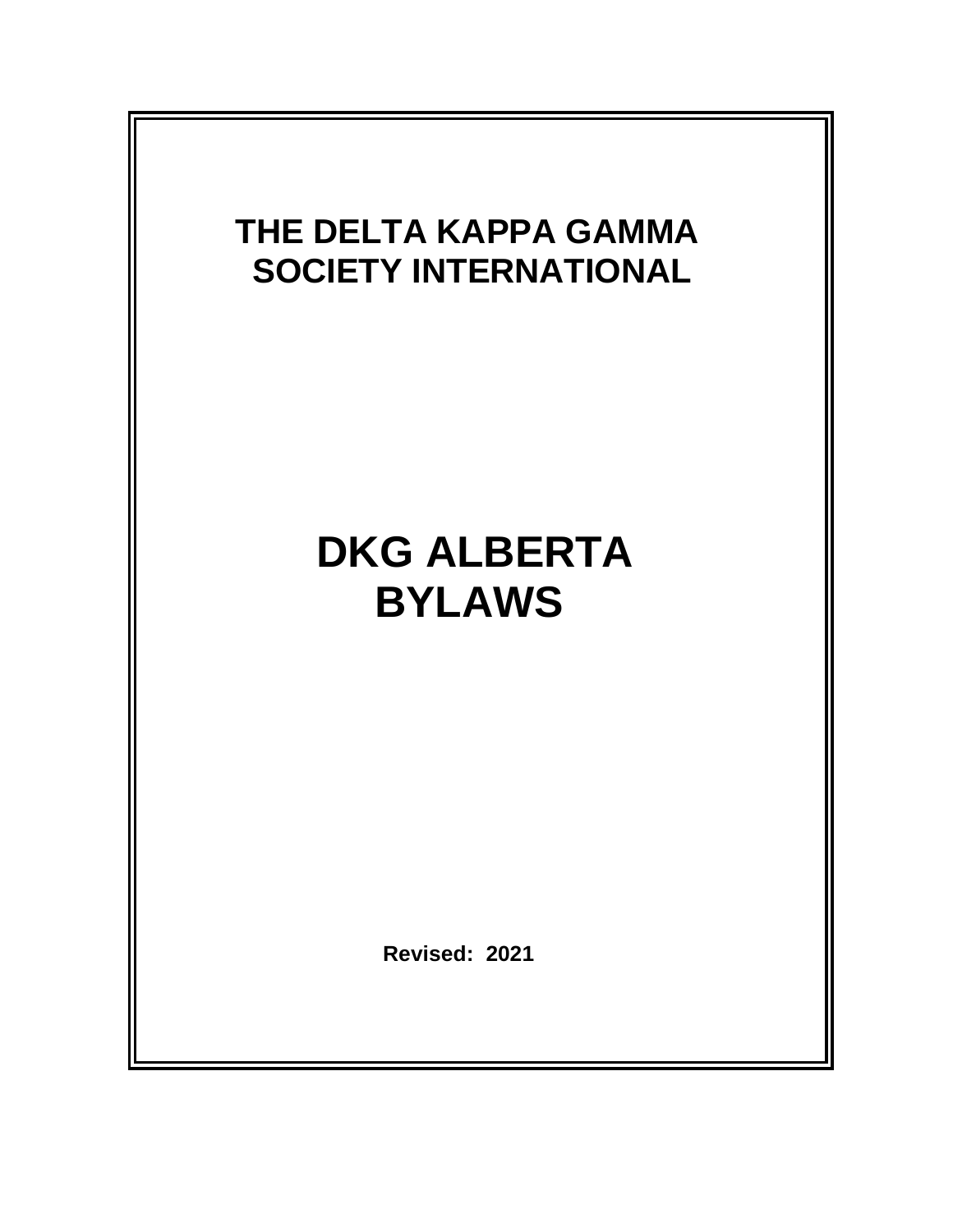# THE DELTA KAPPA GAMMA SOCIETY **INTERNATIONAL**

### **DKG ALBERTA BYLAWS**

#### **Table of Contents**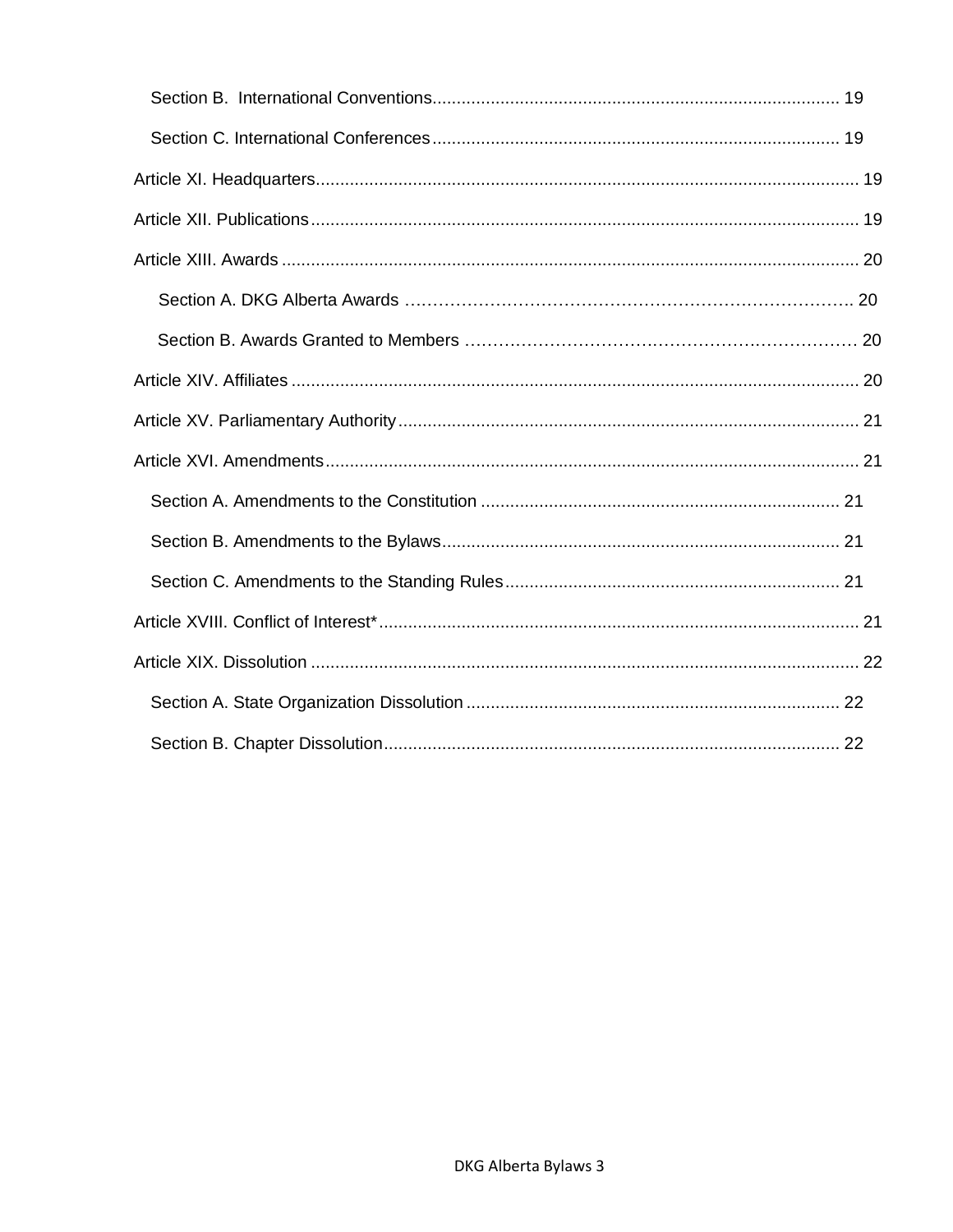# **DKG ALBERTA BYLAWS**

### **Article I. Name**

#### <span id="page-4-1"></span><span id="page-4-0"></span>**Section A. State**

The name of this state organization shall be Alberta State Organization of The Delta Kappa Gamma Society International, hereinafter also referred to as DKG Alberta.

#### <span id="page-4-2"></span>**Section B. Chapter**

<span id="page-4-3"></span>Each chapter in DKG Alberta shall be designated by a Greek letter, a combination of Greek letters, or by a geographic community name, chosen by the state organization. Each chapter shall be named by DKG Alberta.

### **Article II. Mission and Purposes**

#### <span id="page-4-4"></span>**Section A. Charter Objective**

*This corporation is formed for educational and benevolent purposes, particularly for extending aid to women teachers and students by means of founding scholarships for study, for developing loyalty and high ideals in the teaching profession, and for conferring distinction upon women members of the teaching profession. (Charter of Delta Kappa Society, August 16, 1929) – Constitution,* Article II, Section A, Charter Objective**.**

#### <span id="page-4-5"></span>**Section B. Mission Statement**

The Delta Kappa Gamma Society International promotes professional and personal growth of women educators and excellence in education.

#### <span id="page-4-6"></span>**Section C. Vision Statement**

Leading Women Educators Impacting Education Worldwide

#### <span id="page-4-7"></span>**Section D. Purposes**

The objectives of DKG Alberta shall be: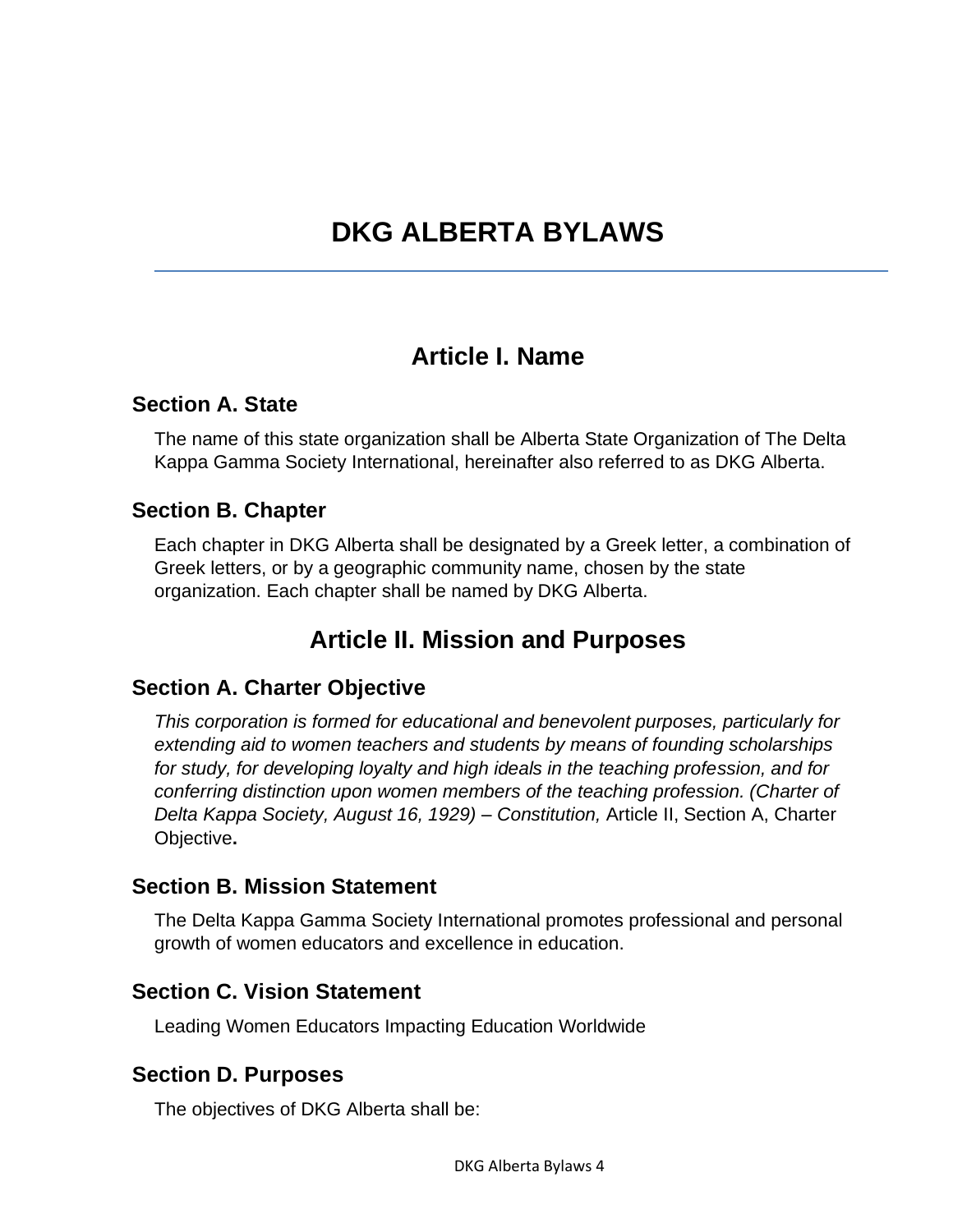- 1. to promote the mission and vision of The Delta Kappa Gamma Society International as found in the *Constitution,* Article II*.*
- 2. to promote the purposes of The Delta Kappa Gamma Society International as found in the *Constitution,* Article II*.*
	- 1) to unite women educators of the world in a genuine spiritual fellowship
	- 2) to honor women who have given or who evidence a potential for distinctive service in any field of education
	- 3) to advance the professional interest and position of women in education
	- 4) to initiate, endorse, and support desirable legislation or other suitable endeavours in the interests of education and of women educators
	- 5) to endow scholarships to aid outstanding women educators in pursuing graduate study and to grant fellowships to non-member women educators
	- 6) to stimulate the personal and professional growth of members and to encourage their participation in appropriate programs of action, and
	- 7) to inform the members of current economic, social, political, and educational issues so that they may participate effectively in a world society.
- <span id="page-5-0"></span>3. to act as liaison between chapters and the International organization.

## **Article III. Membership**

#### <span id="page-5-1"></span>**Section A. Membership**

- 1. Membership in The Delta Kappa Gamma Society International shall be by invitation. A member inducted into the Society becomes a member of the international Society in addition to a state organization and/or a chapter.
- 2. An individual becomes a member of the Society when she pays her dues.
- 3. A member may submit a recommendation for membership to any chapter, in accordance with *International Standing Rules* 3.01.
- 4. Chapters within DKG Alberta shall have full power to act in matters of chapter membership in accordance with the *Constitution,* Article III.
- 5. Membership records are kept at the chapter level.

#### <span id="page-5-2"></span>**Section B. Classification**

The membership of DKG Alberta shall be composed of the following, in accordance with *Constitution,* Article III:

- 1. An active member shall be a woman who is or has been employed as a professional educator at the time of her election. An active member shall participate in the activities of the Society.
- 2. Reserve membership shall be granted, by a majority vote, only to a member who is unable to participate fully in the activities of the chapter because of physical disability and/or geographic location.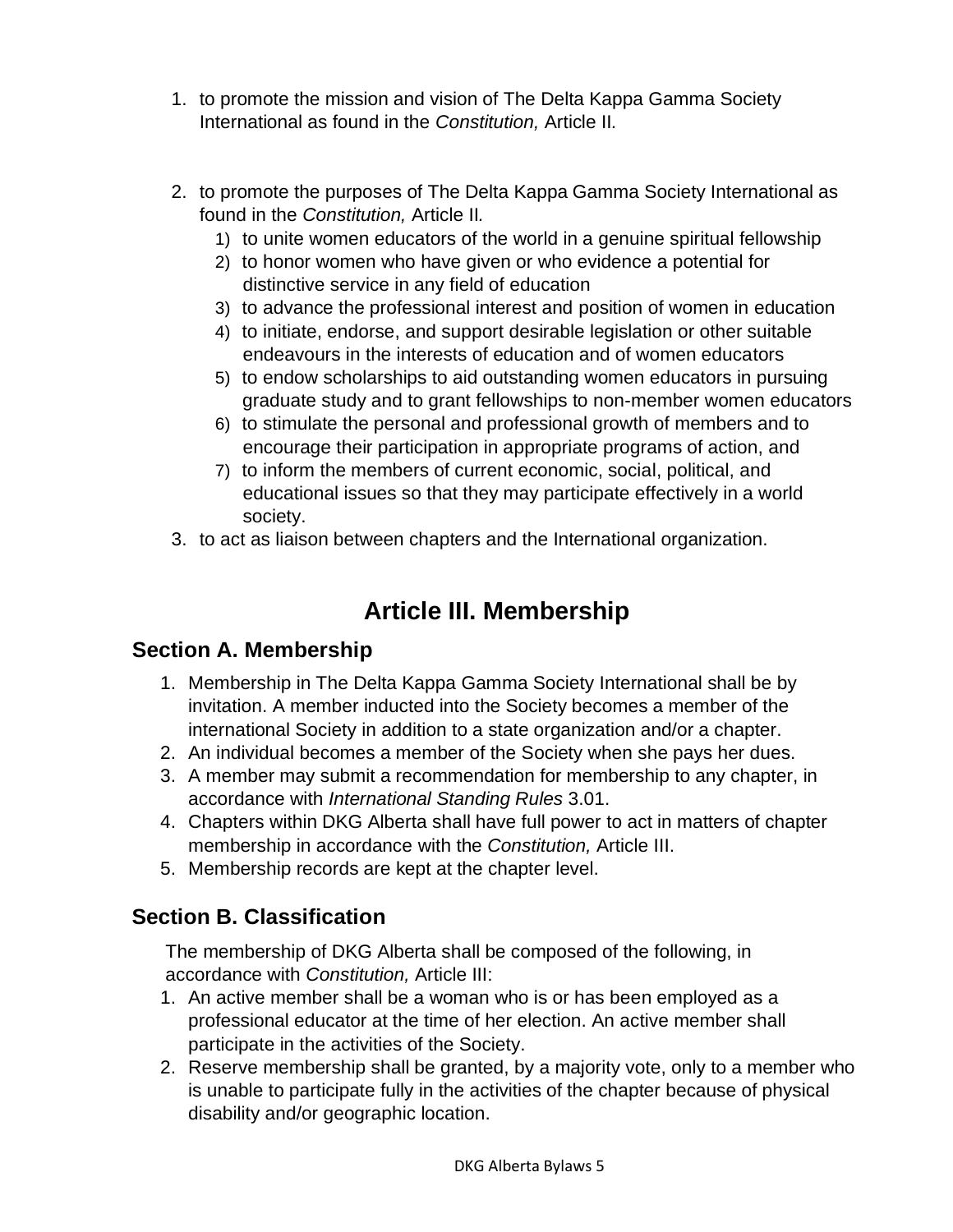- 3. An honorary member shall be a woman not eligible for active membership who has rendered notable service to education or to women and is elected to honorary membership in recognition of such service.
- 4. Collegiate members shall be undergraduate or graduate students who meet the following criteria:
	- a. Undergraduate student collegiate members shall:
		- (1) be enrolled in an institution offering an education degree and have the intent to continue academically and professionally in the field of education
		- (2) be enrolled within the last two years of their undergraduate education degree.
	- b. Graduate student collegiate members shall have graduate standing in an institution offering an education degree and have the intent to continue academically and professionally in the field of education. When a collegiate member starts her career as a paid educator, she will pay active member dues and become an active member. If a collegiate member does not pursue a career as an educator, her membership will expire upon graduation, or withdrawal from the education degree program.

#### <span id="page-6-0"></span>**Section C. Election**

- 1. A candidate for active or collegiate membership shall be selected by the method established by the chapter's rules.
- 2. DKG Alberta honorary members shall be recommended by members and/or chapters to the state organization membership committee and shall be elected by a four-fifths (4/5) majority vote of the DKG Alberta Executive Board.
- 3. State organization honorary members may be inducted at any meeting, such as a convention, conference, or a workshop. The state organization president and the chair of the state organization membership committee shall organize the orientation and the induction.

#### <span id="page-6-1"></span>**Section D. Transfer**

A member in good standing may transfer from one chapter to another upon notification to Society Headquarters in accordance with *Constitution,* Article III, Section D.

### <span id="page-6-2"></span>**Section E. Termination of Membership**

- 1. Membership in the Society is terminated for non-payment of dues and fees, resignation, or death, in accordance with *Constitution,* Article III, Section E.
- 2. A complete record of all memberships in DKG Alberta which have been terminated shall be maintained by the chapter treasurers. The record shall include the reason and date at of termination.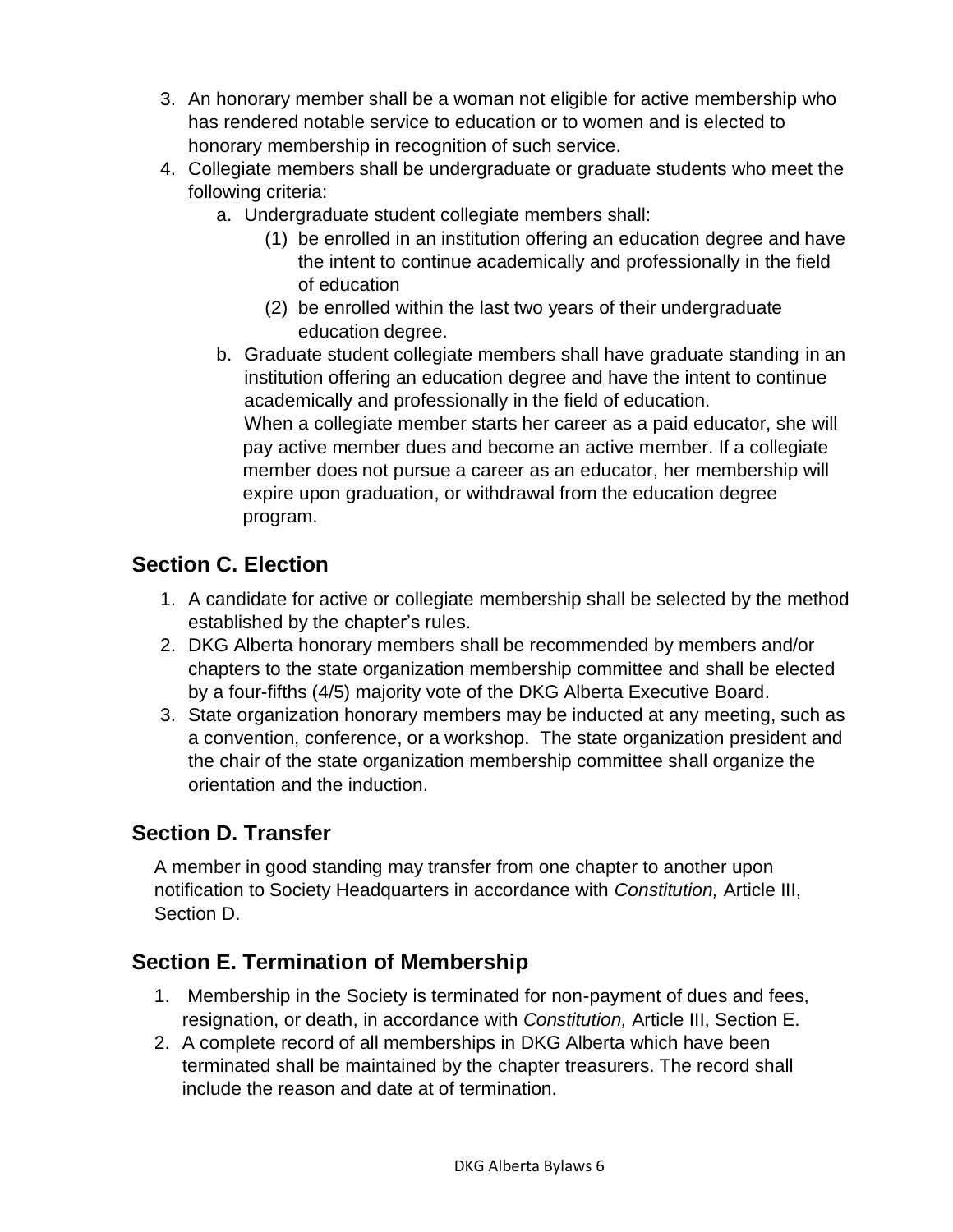#### <span id="page-7-0"></span>**Section F. Reinstatement**

<span id="page-7-1"></span>A former member shall be reinstated to membership by the chapter receiving the request in accordance with the *Constitution,* Article III, Section F.

## **Article IV. Finance**

#### <span id="page-7-2"></span>**Section A. Annual Dues**

Each active, collegiate, and reserve member shall pay annual dues.

- 1. International dues shall be an amount recommended by the International Executive Board and approved by the international convention.
- 2. DKG Alberta annual dues shall be determined by a two-thirds (2/3) vote of the members at a state organization convention.
- 3. Chapter dues shall be an amount determined in accordance with the rules set by the chapter.
- 4. Collegiate member dues will be one-half of the state organization dues and chapters will determine collegiate member dues.

#### <span id="page-7-3"></span>**Section B. Fees**

- 1. Induction Fee An active member shall pay an induction fee at the time of induction.
- 2. Scholarship Fee Each active and reserve member shall pay a scholarship fee annually.
- 3. Honorary Fee DKG Alberta shall pay a lifetime fee for each honorary member at the time of induction, in accordance with *Constitution*, Article IV, Section B, Fees.

### <span id="page-7-4"></span>**Section C. Payment of Dues and Fees**

Annual dues and scholarship fees shall be paid in accordance with the *Constitution*, Article IV Finance, Section C*.* 

- 1. The membership year is July 1 to June 30. A member shall pay annual dues and fees no later than May 31 for the following year.
- 2. For membership or reinstatement commencing between July 1 and December 31, the member shall pay induction fee (new member only), dues and scholarship fee for the current year. For membership commencing on or after January 1, the member shall pay one-half the international membership dues. Chapter and state organization dues may be pro-rated as the chapter/state organization determines.
- 3. Immediately thereafter, the state organization and international portions of the dues and fees shall be sent to the state organization treasurer.
- 4. The international portion of the dues and fees shall be sent between July 1 and September 30.
- 5. A member who fails to complete payment of international dues shall be dropped as of October 1.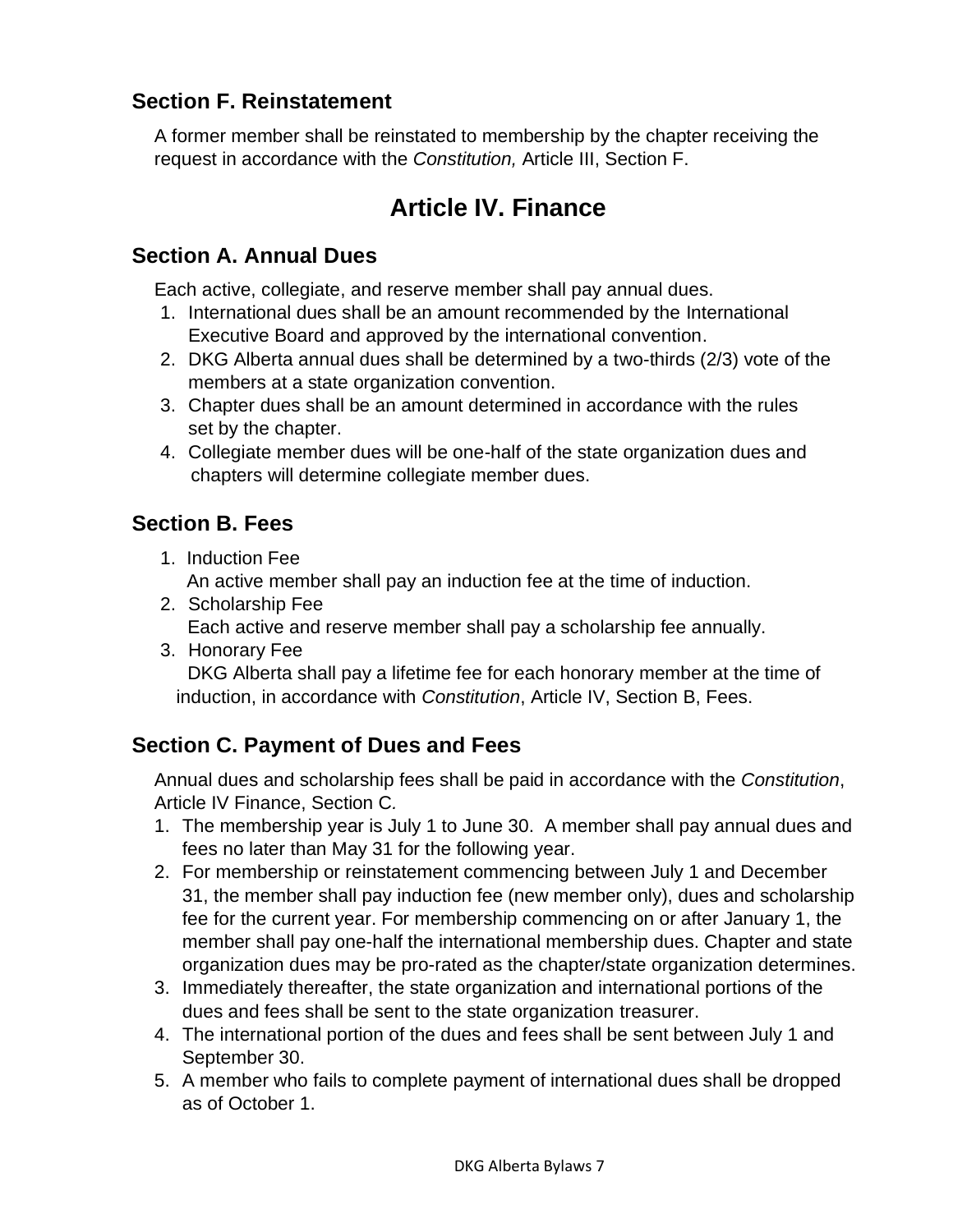#### <span id="page-8-0"></span>**Section D. Financial Assessments**

Financial assessments may be levied only by the chapter, in accordance with *Constitution,* Article IV, Section D.

#### <span id="page-8-1"></span>**Section E. Other Income**

DKG Alberta shall receive and utilize income from sources other than dues and fees – including but not limited to gifts, bequests and royalties, as determined by the state organization executive board in accordance with *Constitution*, Article IV, Section E*.* 

### <span id="page-8-2"></span>**Section F. Funds**

- 1. The Available Fund *state organization and chapter* DKG Alberta and chapters shall maintain an Available Fund. This fund shall be an operating fund which shall require a budget.
- 2. The Available Fund Reserve *state organization*
	- a. DKG Alberta shall maintain an Available Fund Reserve which is not less than one year's operating expenses.
	- b. State organizations are required to maintain an Available Fund Reserve and shall set aside up to twenty percent (20%) of their state organization dues until the total of the Available Fund Reserve equals one year's operating expenses, at which time the state organization executive board may reduce or discontinue further allocations.
	- c. The Available Fund Reserve may be used at the discretion of the state organization executive board.
- 3. The Scholarship Fund *state organization and chapter*
	- a. DKG Alberta shall maintain the Doreen E. Cohen Scholarship Fund for the benefit of members. A chapter may maintain a scholarship fund. This fund shall be administered in accordance with the *Constitution*, Article IV, Section F*,* as it pertains only to the state organization.
	- b. The scholarship fee paid by a member shall be divided as follows:
		- (1) one hundred percent (100%) to the state organization fund if the chapter does not maintain a chapter scholarship fund or twenty percent (20%) to the state organization fund if the chapter does maintain a chapter scholarship fund.
		- (2) eighty percent (80%) retained by the chapter having a chapter scholarship fund.
	- c. Rules regarding state organization scholarships shall be approved by the state organization executive board.

### <span id="page-8-3"></span>**Section G. Financial Accounting**

1. Fiscal Year

The fiscal year of the Society shall be July 1 to June 30 inclusive.

2. Budget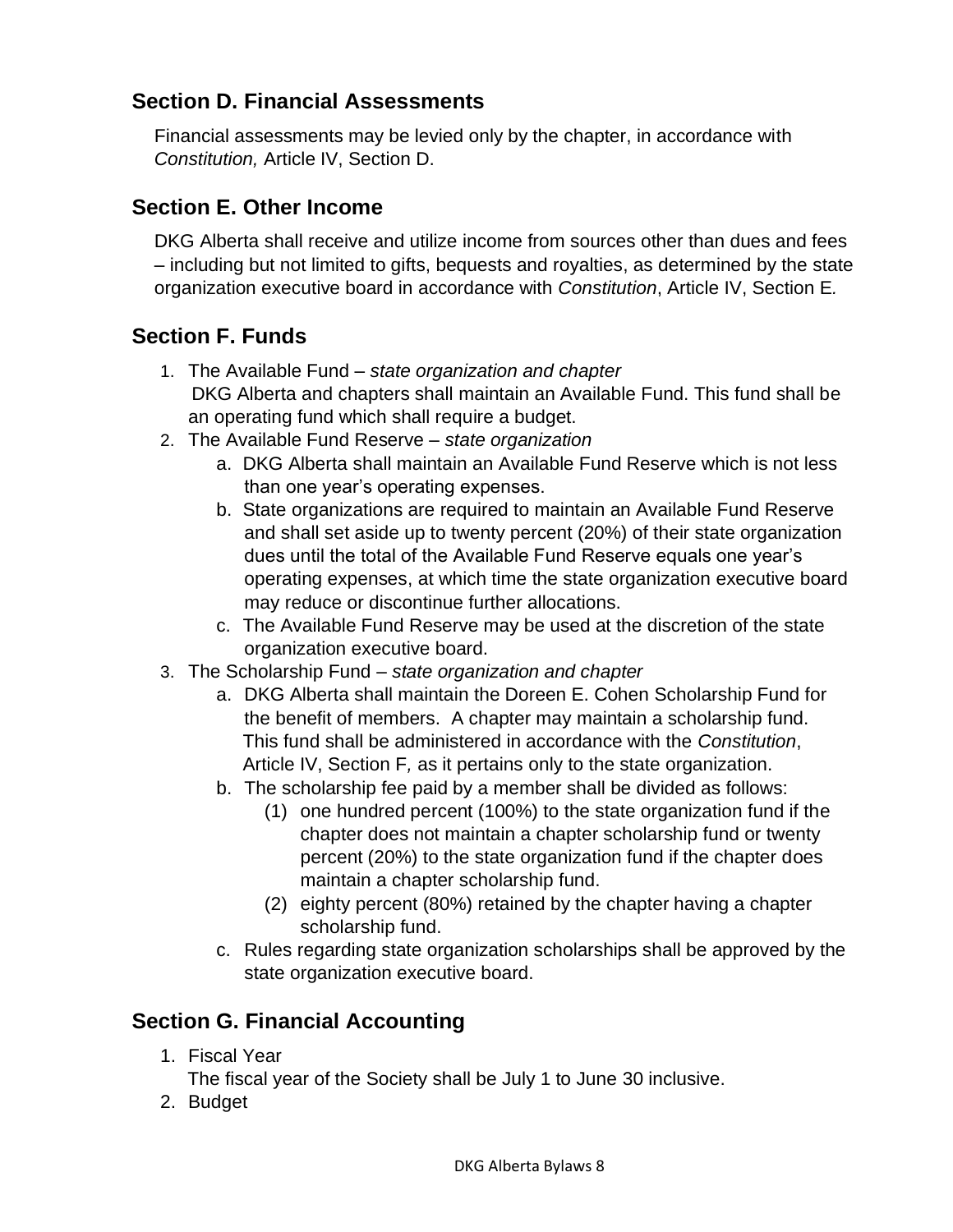- a. The Finance Committee shall prepare the Available Fund budget annually. The budget shall enumerate sources of dues and non-dues revenue and include expenditure categories.
- b. The budget shall be reviewed and adopted by the state organization executive board.
- 3. Expenses

The state organization president shall approve all expenses prior to payment and the state organization treasurer shall co-sign all cheques.

- 4. Audit or Review
	- a. The financial records shall be audited annually.
	- b. The audit report or financial review shall be reviewed and adopted by the state organization executive board.

## **Article V. Organization**

#### <span id="page-9-1"></span><span id="page-9-0"></span>**Section A. Levels of Organization**

The business of the Society shall be conducted by the organization on three (3) levels – chapter, state organization and international, in accordance with the *Constitution*, Article V, Section A*.* 

- 1. DKG Alberta supports chapters by monitoring chapter progress, providing leadership training for chapter leaders, sharing/demonstrating strategies for strengthening chapters, and implementing an intervention plan when chapters show signs of stagnation or cease to thrive.
- 2. DKG Alberta Constitution Bylaws/Rules Committee shall be responsible for submitting *DKG Alberta Bylaws* and Bylaw revisions to the International Constitution Committee chair.

#### <span id="page-9-2"></span>**Section B. Chapter Level**

- 1. Chapters shall be organized in accordance with *DKG Alberta Bylaws.* Each chapter shall conduct its business in a manner consistent with the *Constitution*, *International Standing Rules, DKG Alberta Bylaws* and *DKG Alberta Standing Rules*.
- 2. Charter members shall be those who become members of the chapter at the time of installation of the chapter.
- 3. The chapter president shall represent the chapter as a voting member of the state organization executive board.
- 4. The state organization executive board shall approve the organizing of a new chapter.
- 5. Recommendations of candidates for membership in a new chapter shall be screened and selected by the membership committee of the sponsoring chapter.
- 6. The induction of new members during the installation of a new chapter shall be the responsibility of the chapter membership committee of the sponsoring chapter, in concert with the DKG Alberta Membership Chair.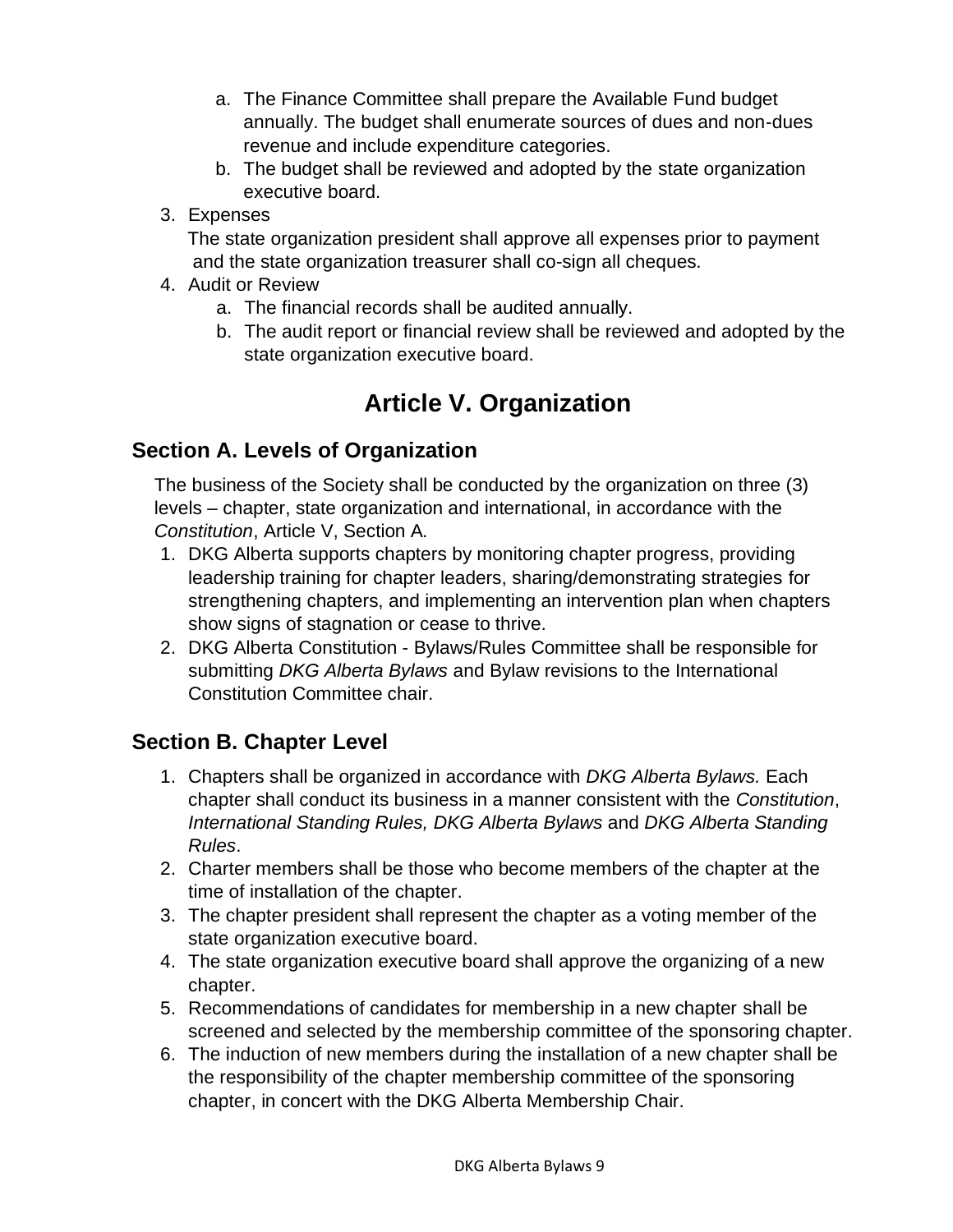# **Article VI Officers**

#### <span id="page-10-1"></span><span id="page-10-0"></span>**Section A. Officers**

- 1. State Organization Officers
	- a. DKG Alberta officers, all of whom must be members of the Society shall be a president, a first vice-president, a second vice president, and a recording/corresponding secretary (all elected), as well as a treasurer (with vote), selected by the executive board, and a parliamentarian (exofficio member, without vote), appointed by the president.
	- b. The DKG Alberta Executive Committee shall be composed of elected officers and acts for the executive board between board meetings.
	- c. Nominations for state organization officers and the nominations committee shall be proposed by the state organization Nominations Committee.
- 2. The chapter officers, all of whom must be members of the Society shall be a president, a first vice-president, a second vice-president and a recording/corresponding secretary (all elected), as well as a treasurer (with vote), selected by the executive board, and a parliamentarian (ex-officio member, without vote), appointed by the president.

#### <span id="page-10-2"></span>**Section B. Related Personnel**

- 1. State Organization as directed by the *Constitution*, Article VI. Section B. State organization related personnel, all of whom must be members of the Society, shall be defined in the state organization bylaws or standing rules. It is desired that the appointed parliamentarian be a member.
- 2. Chapter personnel, all of whom must be members of the Society, including a parliamentarian (ex-officio member, without vote), are appointed by the president.

#### <span id="page-10-3"></span>**Section C. Duties**

All officers shall perform the duties as prescribed in the *Constitution*, Article VI, Section C*.*

#### <span id="page-10-4"></span>**Section D. Election and Term of Office**

- 1. State Organization
	- a. DKG Alberta executive board officers, except the treasurer, shall be elected by the members of the state organization in odd-numbered years.
	- b. Election shall be in accordance with state organization bylaws outlined below  $(1.f. - 1.k.).$
	- c. The term of each elected officer shall be two (2) years or until a successor is named. No officer except the treasurer may serve in the same office longer than two (2) terms in succession.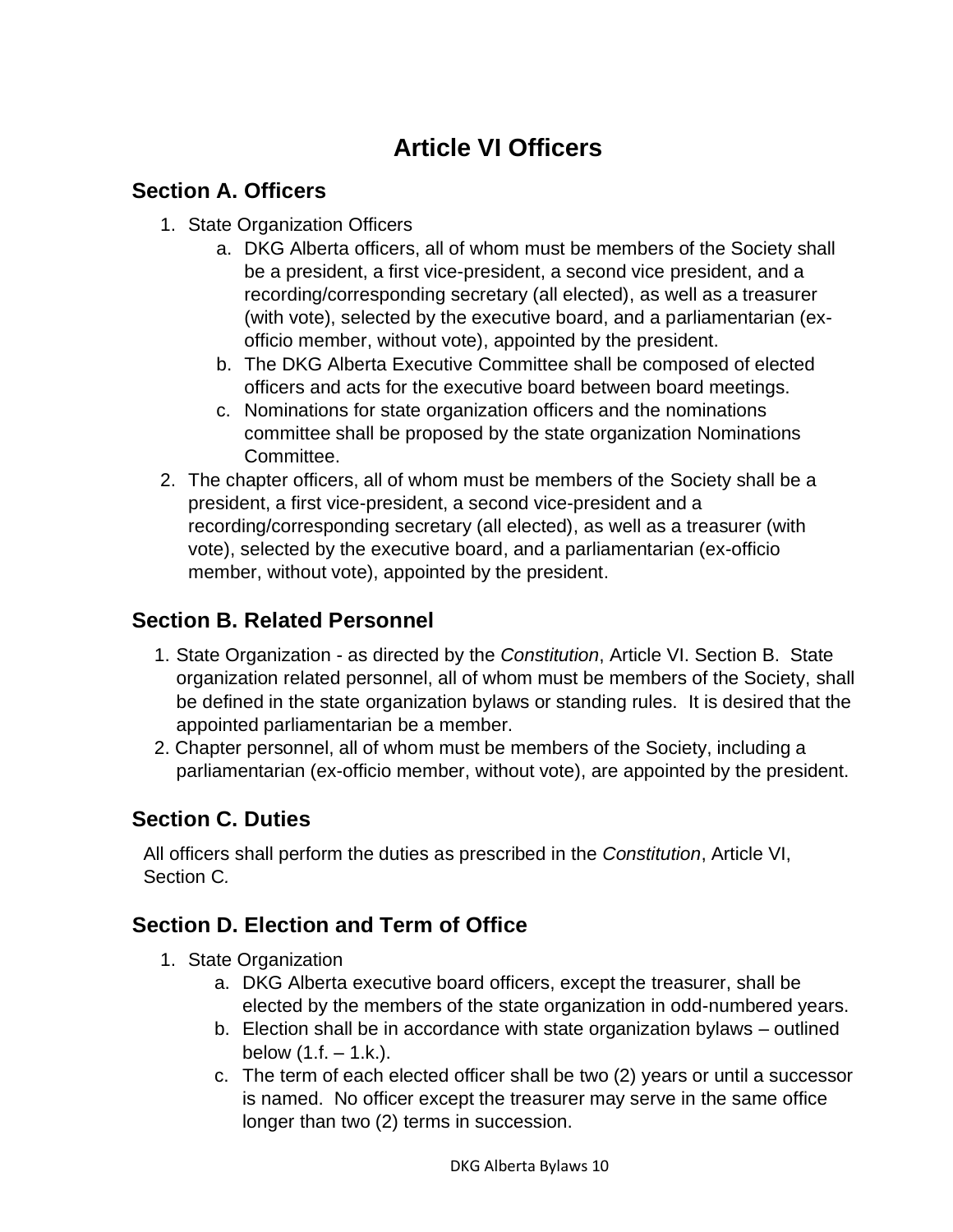- d. Officers shall take office on July 1 following their election.
- e. The treasurer shall be selected by the executive board.
- f. The Nominations Committee shall submit the name of at least one nominee for each elective office in odd-numbered years. Consent of the nominee must be obtained.
- g. The slate of officers and the Nominations Committee, with candidate qualifications, shall be published in the March issue of *DKG Alberta News.*
- h. After the report of the Nominations Committee has been made to the convention, additional nominations may be made from the floor, with the consent of the nominee. If further nominations are made from the floor, all nominees for the position in question shall be prepared to present their qualifications to the convention.
- i. Election shall be by ballot, and a majority of votes elects. If there is but one nominee for an office, the election may be by show of hands.
- j. The Nominations Committee chair shall prepare the ballot and conduct the election.
- k. In the case of electronic meetings, refer to Article IX. Meetings.
- 2. Chapter
	- a. The chapter officers, except the treasurer, shall be elected in even numbered years.
	- b. The terms of each elected officer shall be two (2) years or until a successor is named. It is suggested no officer except the treasurer may serve in the same office longer than two (2) terms in succession. Officers shall take office on July 1 following their election.
	- c. The treasurer shall be selected by the executive board each biennium.

#### <span id="page-11-0"></span>**Section E. Vacancies – State Organization and Chapter**

In the event that a member holding an elective or appointed position at the state organization or chapter level is unable to perform her duties, the position shall be declared vacant by the respective officers, and a successor named by the state organization or chapter president, in accordance with *Constitution*, Article VI. Section E.2.

## **Article VII. Boards**

#### <span id="page-11-2"></span><span id="page-11-1"></span>**Section A. DKG Alberta Executive Board**

- 1. The DKG Alberta executive board includes the elected officers, immediate past president, committee chairs (appointed by the president), parliamentarian (without vote), treasurer (with vote), *DKG Alberta News* editor, and chapter presidents.
- 2. The duties of the executive board, consistent with *Constitution,* Article VII, Section B, shall be:
	- a. to recommend policies and procedures for consideration by the state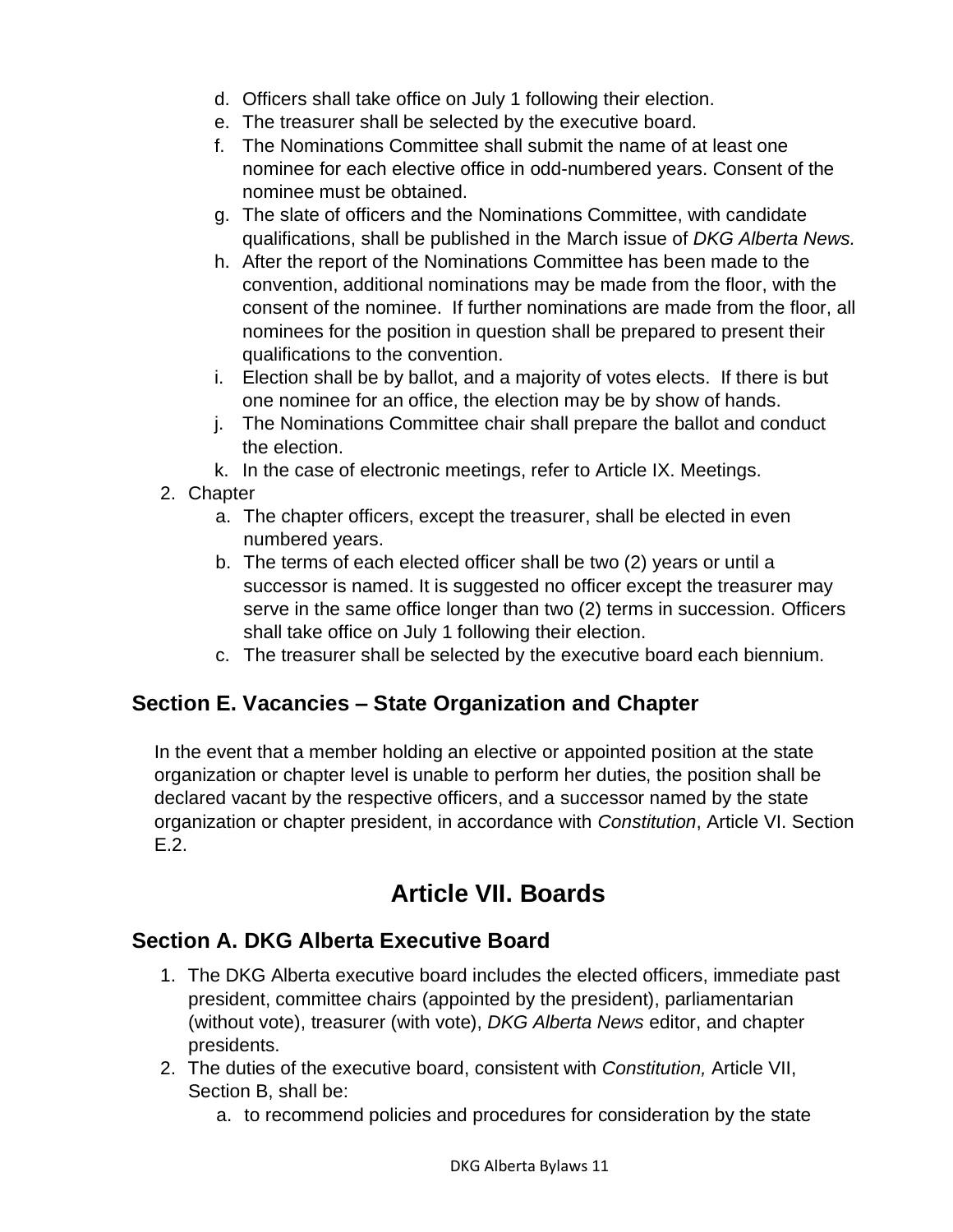organization convention or the chapters.

- b. to examine, modify if necessary, and adopt the state organization budget.
- c. to select the treasurer and approve the appointment of such other personnel as may be needed; to prescribe their duties and to determine their terms of office.
- d. to determine the time and place of state organization meetings.
- e. to act in the interim between conventions upon matters requiring immediate decision.
- f. to receive electronically each year chapter directories.
- 3. Meetings of the executive board shall be held at least twice a year. Special meetings may be called by the president.
	- a. A quorum shall be a majority of voting members of the executive board. Each voting member shall be entitled to one vote. A majority of the elected officers of the executive board must be present for business to be conducted, unless an authorized mail or electronic vote has been approved.
	- b. Chapter presidents who are unable to attend the state organization executive board meeting shall appoint an official representative who shall have full privileges of participation.
- 4. Executive Committee The state organization executive committee shall be composed of elected officers and acts for the executive board between executive board meetings.
- 5. A vote by electronic means or by mail shall be authorized by the president when necessary.

#### <span id="page-12-0"></span>**Section B. Chapter Executive Board**

<span id="page-12-1"></span>Chapter Executive Boards shall be organized and function in accordance with *Constitution,* Article VII, Section C*.* 

## **Article VIII. Committees**

#### <span id="page-12-2"></span>**Section A. Committee Structure**

- 1. State Organization and Chapter (optional for chapters)
	- a. Standing Committees
		- (1) Society Business:
			- Communications and Marketing (Newsletter, Website) Constitution - Bylaws/Rules Finance Leadership Development-North and South Membership
			- **Nominations**
		- (2) Society Mission and Purposes: Educational Excellence:
			- Arts and Humanities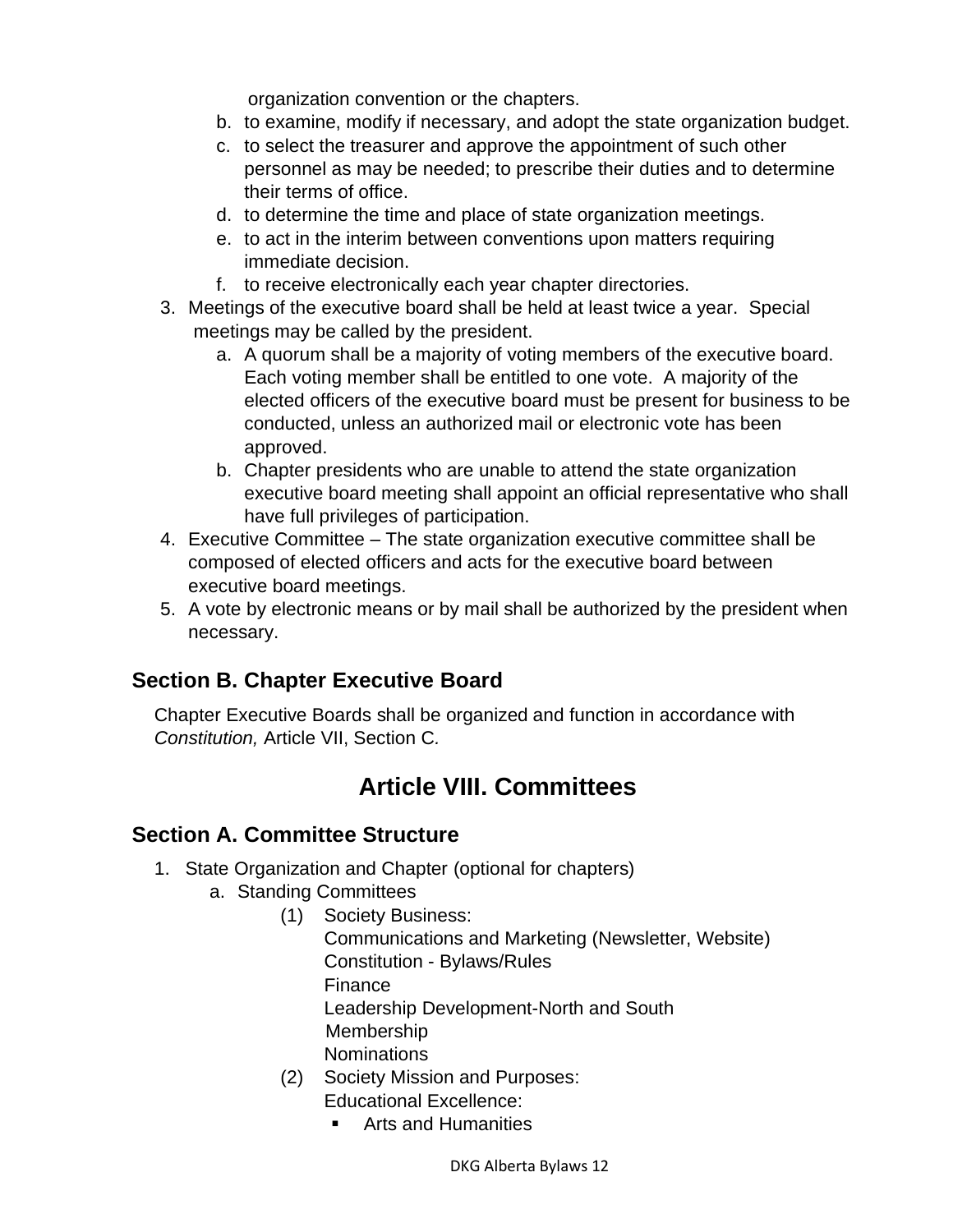- Canadian Project Liaison
- DKG International Educators Foundation (DKGIEF) Liaison
- **Early Career Educators Liaison**
- Music Chair
- Schools for Africa Liaison
- UN Liaison DKG@UN Doreen E. Cohen DKG Alberta Scholarship
- World Fellowship (North, South)
- (3) Other:
	- Awards see *DKG Alberta Standing Rules* 13.1, 13.2 Historian/Archivist Special Funds
- b. Elected Committees
	- (1) The Nominations Committee shall be elected.
	- (2) The composition of each elected committee shall be specified in the committee description. A member shall serve no more than two (2) consecutive terms on the same elected committee.
- c. Appointed Committees
	- (1) The following committees shall be appointed by the president. The president shall be an ex-officio member of all committees except the Nominations Committee. Awards – see *DKG Alberta Bylaws*, Article VIII Communications and Marketing Constitution – Bylaws/Rules Educational Excellence Finance History - Historian/Archivist Leadership Development – North and South Membership **Scholarship** Special Funds World Fellowship – North and South (2) Special committees (e.g., ad hoc) may be appointed by the
	- president with written authorization of the executive board. Members will be appointed on the basis of expertise, so chapter representation will not be a requirement.
- d. State organization and chapter committee responsibilities in accordance with *Constitution*, Article VIII.
	- (1) State organizations and chapters shall be responsible, at their respective levels, for any state organization and/or chapter duties represented by the international committee descriptions – *Constitution,* Article VIII, Sections B and C.
	- (2) State organizations and chapters may fulfill their constitutional responsibilities by establishing committees as needed.
	- (3) Reports requested from state organizations and chapters shall be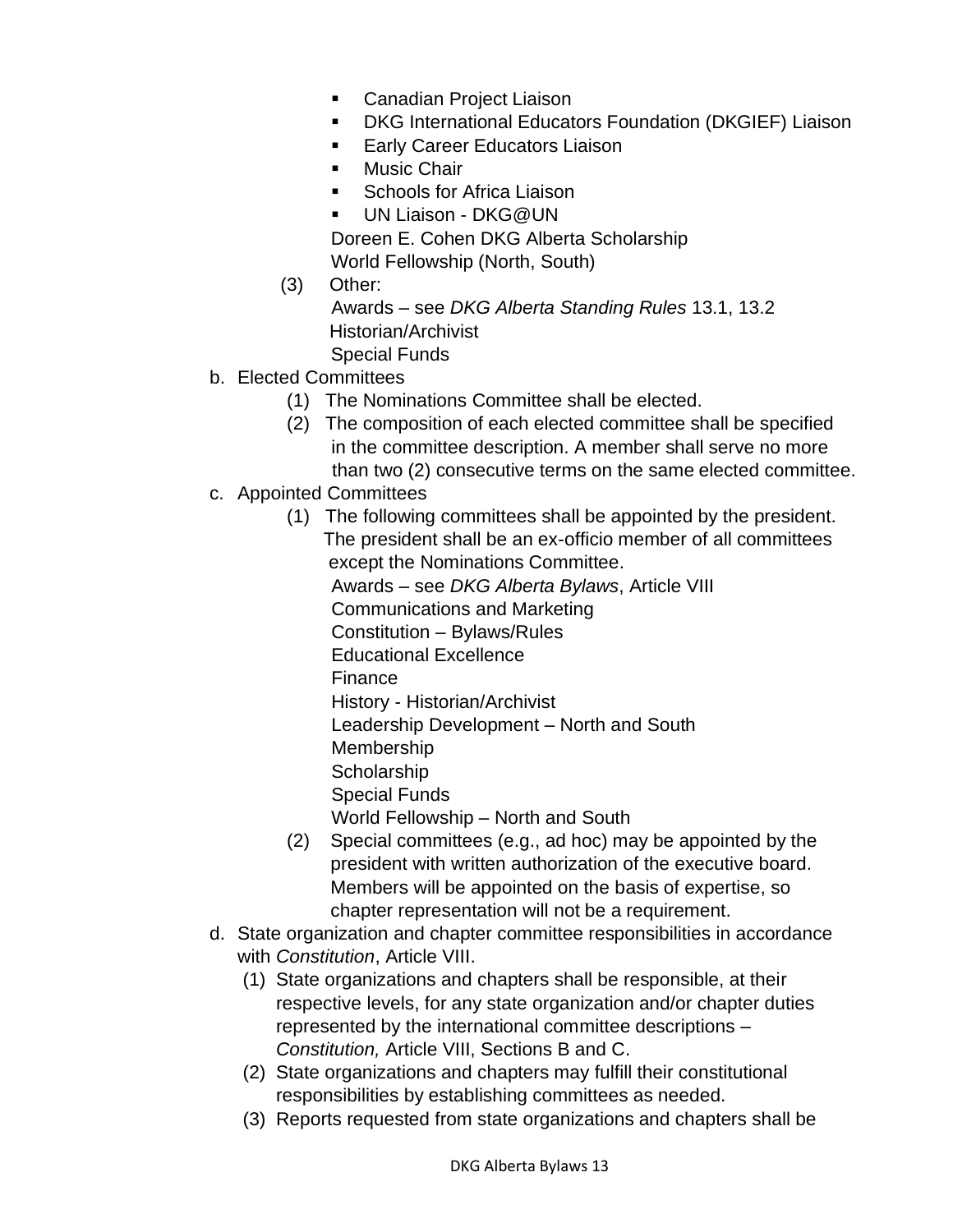submitted in the format specified by Society Headquarters.

(4) All members being notified, matters requiring immediate committee action may be voted upon by mail (postal or electronic) that provides a valid receipt of each responding committee member's vote. A majority vote of committee members shall be required for action.

#### <span id="page-14-0"></span>**Section B. Society Business**

- 1. Communications and Marketing Committee appointed State organizations and/or chapters are responsible to international for the work of this committee. The committee shall:
	- a. include only the editor(s) and webmaster.
	- b. promote and stimulate effective communication between and among members at all levels of the Society.
	- c. promote effective internal and external marketing.
	- d. encourage members to write and submit articles for DKG publications.
	- e. receive training provided by the International Communications Committee in accordance with *Constitution,* Article VIII, Section B.
- 2. Constitution Bylaws/Rules Committee appointed
	- a. The committee shall consist of four members: a chair appointed by the president, two members selected by the chair, and the parliamentarian, (serving as a consultant).
	- b. The committee shall receive all proposals for amending the *DKG Alberta Bylaws* and the *DKG Alberta Standing Rules,* and present approved proposals to the DKG Alberta convention or at a legally constituted business meeting of the state organization membership for approval.
	- c. The committee shall publish proposed changes to the *DKG Alberta Bylaws* and the *DKG Alberta Standing Rules* no later than the March issue of the  *DKG Alberta News*.
	- d. The committee shall ascertain after each state organization convention that the *DKG Alberta Bylaws* and the *DKG Alberta Standing Rules* are in accordance with the *Constitution, International Standing Rules* and *The DKG Society International Bylaws* Checklist for State Organizations.
	- e. The committee shall review the *DKG Alberta Bylaws* and *DKG Alberta Standing Rules* at the end of each biennium to make sure they are consistent with the *Constitution, International Standing Rules,* and *The DKG Society International Bylaws* Checklist for State Organizations.
	- f. The committee shall receive and review *Chapter Rules* for all the chapters in DKG Alberta at the end of each biennium.
	- g. The committee, in concert with the state organization president, shall submit a copy to the International Constitution Committee chair each time the *DKG Alberta Bylaws* are revised.
- 3. Finance Committee appointed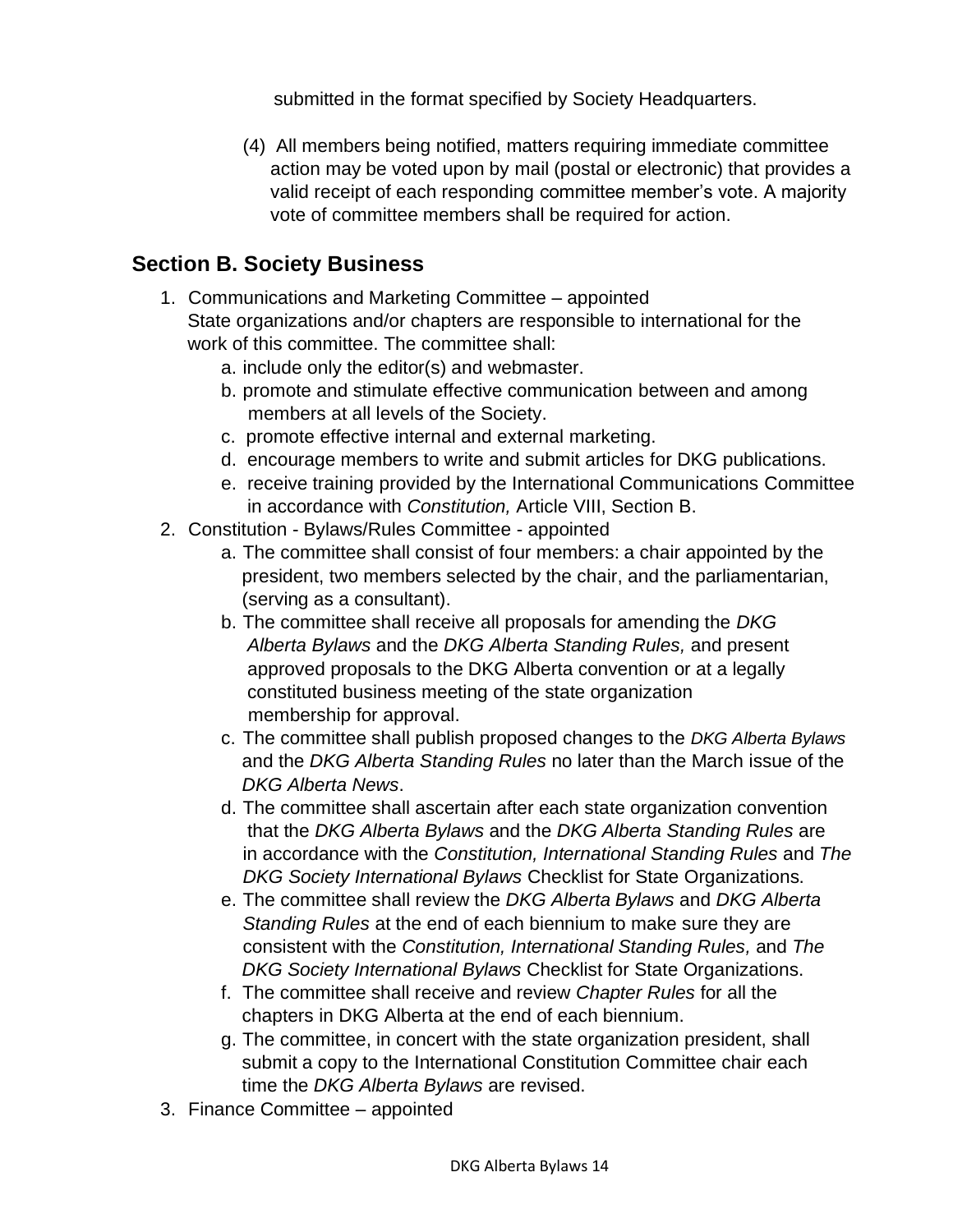State organizations and/or chapters are responsible to international for the work of this committee.

- a. The committee shall be composed of the president (ex officio), finance chair and her committee, and the treasurer.
- b. The committee shall prepare the Available Fund budget for adoption by the executive board and provide for an annual audit.
- 4. Leadership Development Committee appointed The committee shall be responsible for DKG Alberta leadership development.
- 5. Membership Committee appointed State organizations and/or chapters are responsible to international for the work of this committee.
	- a. The committee shall study and make recommendations related to membership issues and challenges.
	- b. The committee shall be responsible for necrology and membership reports.
	- c. The committee shall receive and evaluate the recommendations of persons proposed for honorary membership and submit the names of qualified candidates to the state organization executive board for approval.
- 6. Nominations Committee elected
	- a. The Nominations Committee is composed of the immediate past president (chair), and three (3) elected members, one from each chapter not represented by the chair.
	- b. Duties:
		- (1) The Nominations Committee shall solicit nominees by print and electronic means for the positions to be filled at the subsequent state organization convention.
		- (2) The Nominations Committee shall present in election years the report of nominees for publication no later than the March issue of the *DKG Alberta News*. The report shall contain the name of at least one (1) nominee for each of the following: president, first vice-president, second vice-president, recording/corresponding secretary, nominations committee (three (3) members).
		- (3) The Nominations Committee shall present its report of nominees for elective positions of the state organization executive board to the state organization convention. Nominations may be made from the floor.
		- (4) The committee shall follow the eligibility, qualifications, and guidelines for selecting nominees.

### <span id="page-15-0"></span>**Section C. Society Mission and Purposes**

1. Educational Excellence Committee – appointed State organizations and/or chapters are responsible to International for the work of this committee.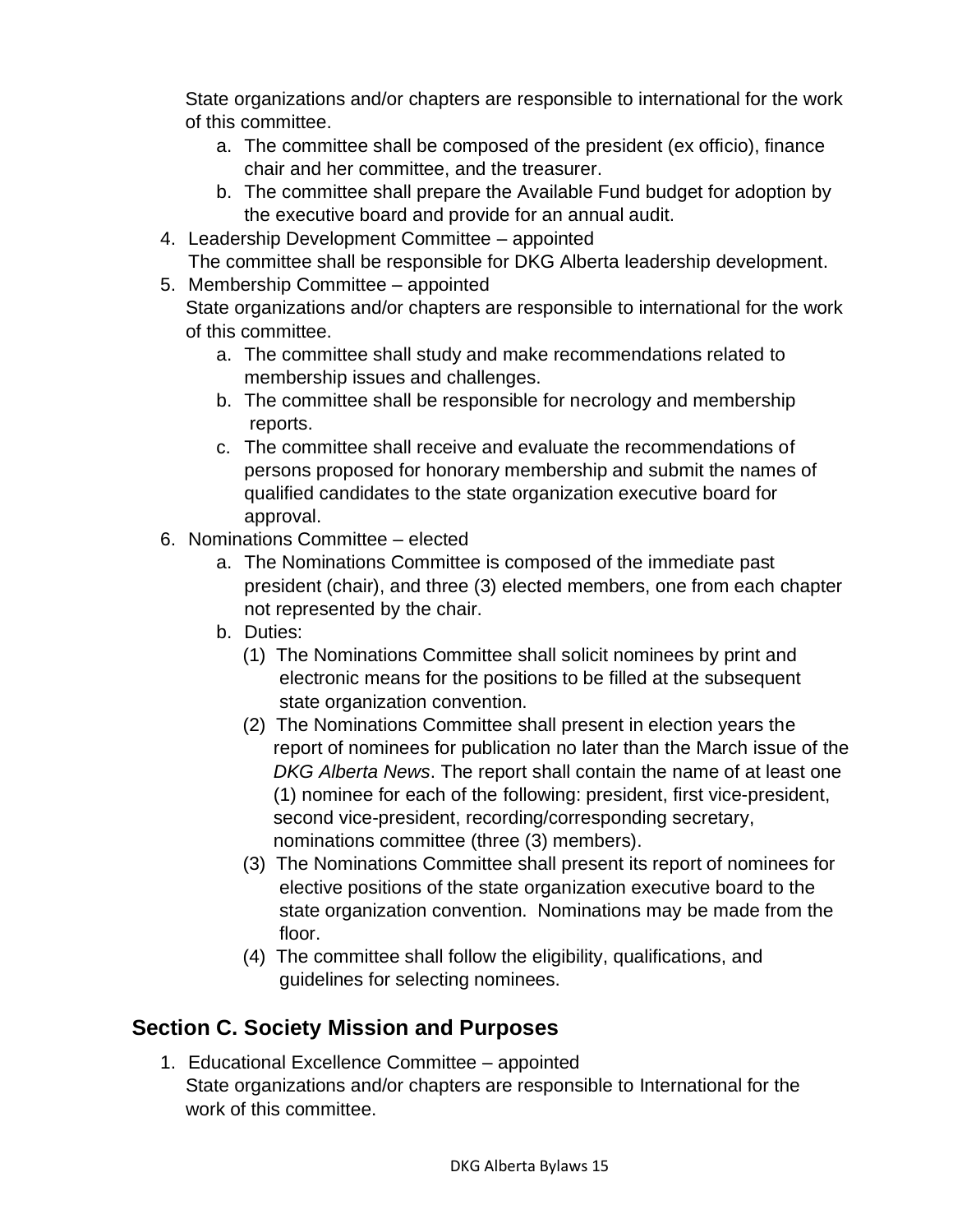- a. The committee shall be composed of eight (8) members: a chair (first vice-president) and seven (7) members including the Arts and Humanities Jury Liaison, Canadian Project Liaison, DKG International Educators Foundation (DKGIEF) Liaison, Early Career Educators, Music Chair, Schools for Africa, UN Liaison – DKG@UN.
- b. The committee shall support excellence in education through programs of action that encourage leadership, personal and professional development, global involvement, educational law and policy, and projects.
- c. The committee shall encourage a focus on the arts at state organization conventions.
- d. The committee shall promote participation in programs that promote professional growth of women educators.
- e. The committee shall urge state organizations to initiate, endorse, and support desirable legislation or other suitable endeavours in the interest of education and of women educators.
- f. The chair of this committee shall receive training from the International Educational Excellence Committee.
- 2. Doreen E. Cohen DKG Alberta Scholarship Committee appointed State organizations and/or chapters are responsible to International for the work of this committee.
	- a. The committee shall select the recipients of the Doreen E. Cohen DKG Alberta Scholarship.
	- b. The committee shall recommend rules to govern the Doreen E. Cohen DKG Alberta Scholarship.
- 3. World Fellowship Committee appointed State organizations and/or chapters are responsible to international for the work of this committee.
	- a. The committee shall recommend non-member women educators who are not citizens or permanent residents of Canada or the United States to receive World Fellowships.
	- b. The committee shall encourage members and chapters to financially support the work of this committee.

### <span id="page-16-0"></span>**Section D. Other Committees**

- 1. Awards Committee see *DKG Alberta Standing Rules,* 13.1 and 13.2.
- 2. History Committee Historian/Archivist appointed.
	- a. The Historian/Archivist shall be appointed (with vote), by the DKG Alberta Executive Board.
	- b. The Historian/Archivist shall have the responsibility of maintaining an historical record, and maintain an inventory of all records, possessions and artifacts, retroactive to cover all past documents and maintain the Achievement Award record containing a photo and a brief biography of the recipient(s).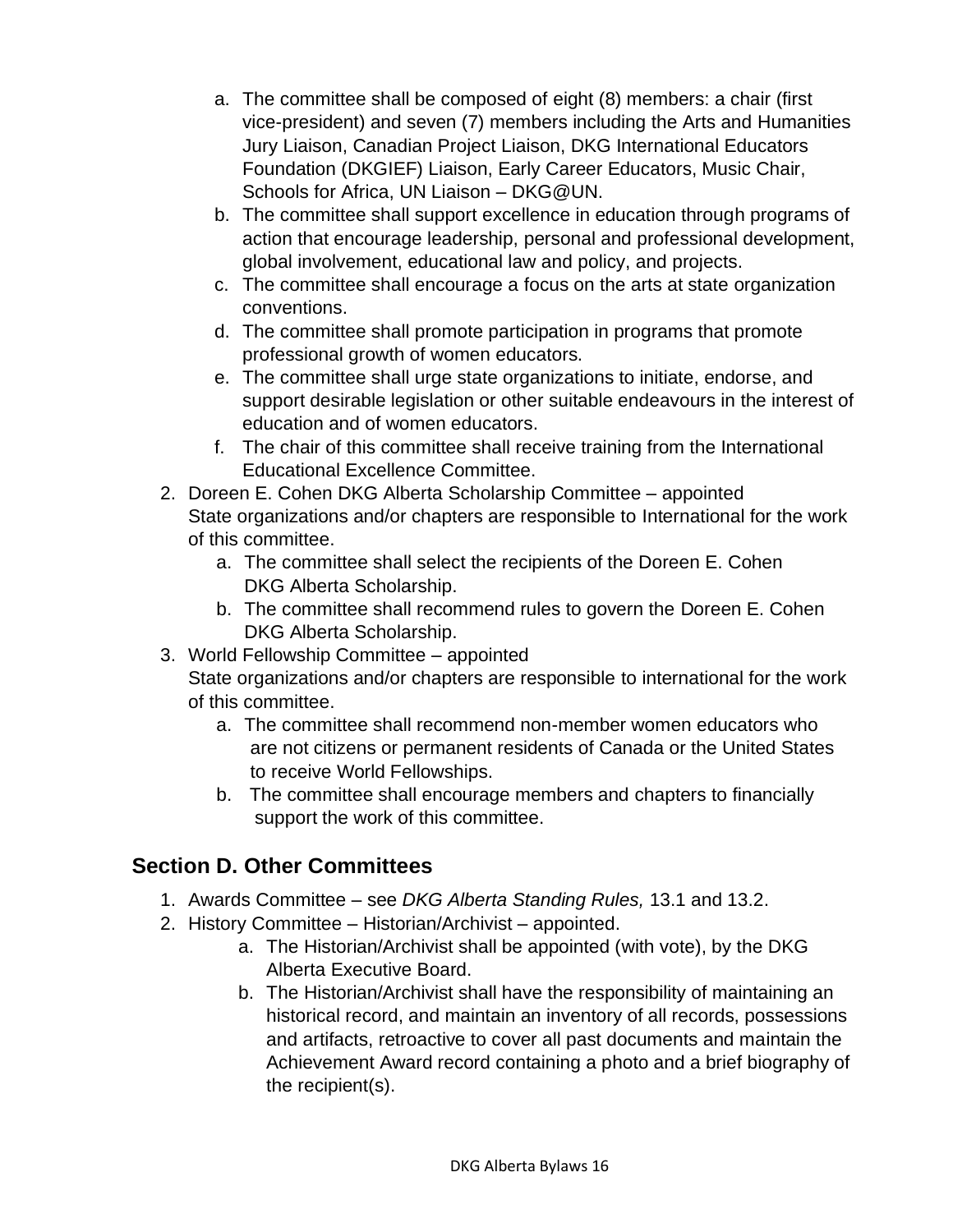3. Special Funds may be created by a recommendation approved by the state organization executive board and adopted by members at a state organization convention.

## **Article IX. Meetings**

#### <span id="page-17-1"></span><span id="page-17-0"></span>**Section A. Chapter Meetings**

- 1. Regular Meetings in accordance with *Constitution,* Article IX, Section A.
	- a. Regular business meetings of chapters shall be held at least four (4) times per year.
	- b. In order to transact business, chapter meetings may be face-to-face, through electronic communications, or through a combination of the two, as long as members present may simultaneously hear one another and participate during the meeting.
	- c. The quorum for chapter business shall be determined by the chapter.
	- d. Methods of voting, including electronic, shall be stated in the chapter rules. If secret ballot voting is not provided by the internet meeting platform, members may waive their right to vote by secret ballot.
	- e. All members being notified, matters requiring immediate chapter action may be voted upon by mail (postal or electronic) that provides a valid receipt of each responding chapter member's vote. A majority vote of chapter members shall be required for action.
	- f. Ratification of all voting by mail (postal or electronic) must be made at the next face-to-face meeting of the chapter.
	- g. There shall be no proxy voting.
- 2. Meetings of the Executive Board
	- a. Meetings of the chapter executive board shall be held at least twice annually. The board may meet at other times at the call of the president.
	- b. A quorum shall be a majority of the voting members of the board.
	- c. All members being notified and, in order to transact business, the chapter executive board may meet through electronic communication as long as all the members may simultaneously hear one another and participate during the meeting.

#### <span id="page-17-2"></span>**Section B. State Organization Meetings**

- 1. DKG Alberta Electronic Meetings
	- a. Business of the state organization and all bodies governed by the *DKG Alberta Bylaws* (executive board, committees, conventions, conferences) may be transacted electronically provided that all members are able to simultaneously hear each other and actively participate in the meeting.
	- b. A quorum shall be established before any business may be transacted.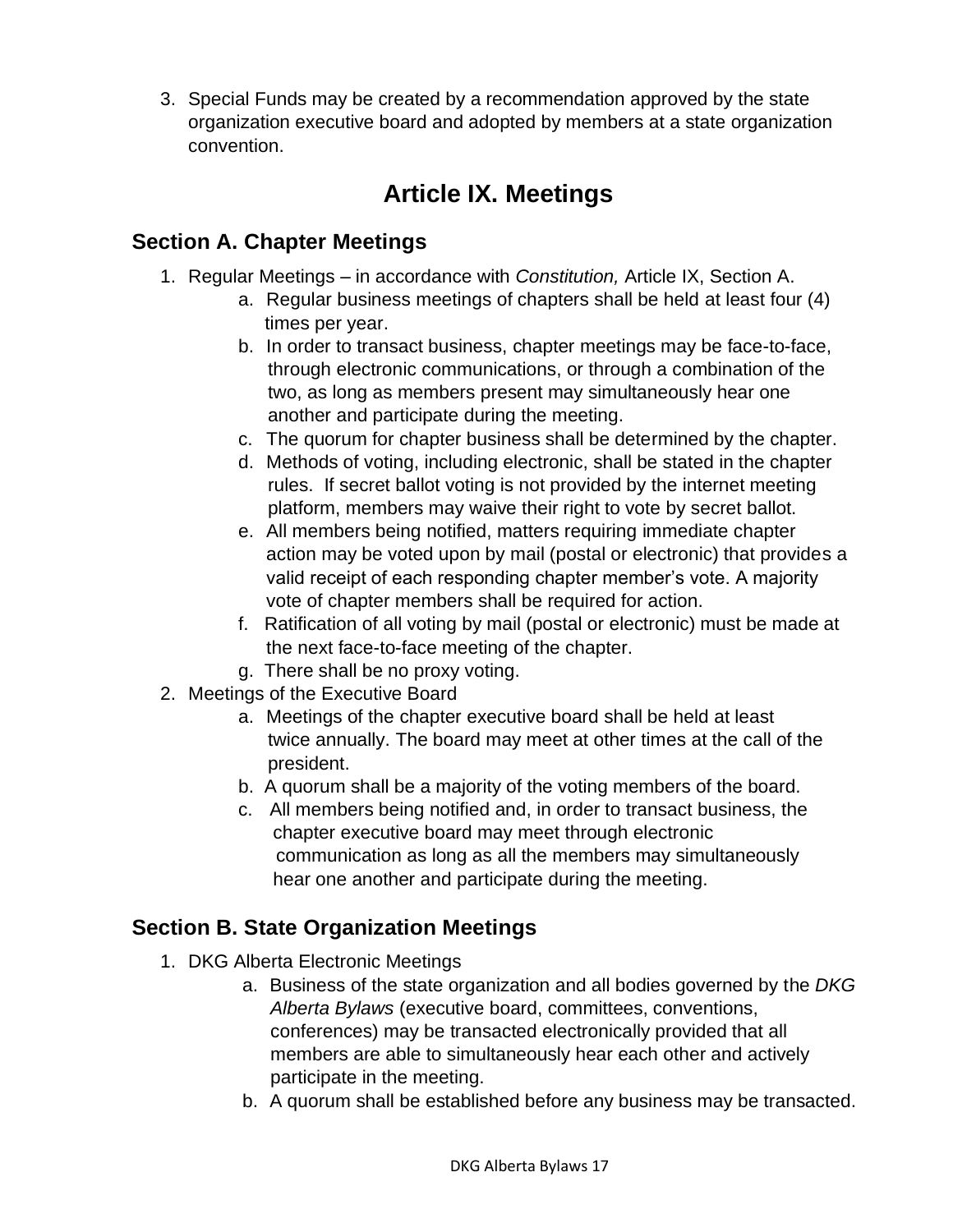- c. Voting methods may include electronic polling, roll call, raising a hand, or voice vote.
- d. For elections that require a ballot vote and where secret ballot voting is not provided by the internet meeting platform, eligible voting members may waive their right to secret ballot vote.
- e. A motion may be brought forward by entering the motion into the designated message area of the internet meeting platform.
- f. A motion should include the name of the mover, and if required, the seconder.
- 2. State Organization Executive Board
	- a. Meetings of the DKG Alberta Executive Board shall be held at least once, annually.
	- b. Chapter presidents who are unable to attend their state organization executive board meeting may appoint an official designee who shall have full privileges of participation.
	- c. A quorum shall be a majority of voting members of the board. Each voting member shall be entitled to one (1) vote. There shall be no proxy voting.
	- d. The executive board may transact business by mail (postal or electronic).
- 3. State Organization Conventions, Conferences, Workshops
	- a. DKG Alberta shall hold at least one (1) state organization convention each biennium, in odd-numbered years. A conference or workshop is optional in even-numbered years. The date(s) and site(s) shall be determined by the state organization executive board.
	- b. A quorum shall be a majority of the members who have registered at the convention.
	- c. Any DKG Alberta member attending a state organization convention may make motions, enter discussions, and vote.

#### <span id="page-18-0"></span>**Section C. International Meetings**

Meetings of the International Executive Board:

A state organization president who is unable to attend the International Executive Board meeting may appoint an official designee who shall have full privileges of participation, in accordance with *Constitution,* Article IX, Section C*.*

## <span id="page-18-1"></span>**Article X. International Conventions and Conferences**

#### <span id="page-18-2"></span>**Section A. International Conventions and Conferences**

- 1. On-Site Sales:
	- a. A state organization desiring to sell items at conventions and conferences shall follow the international guidelines for sale of items.
	- b. Each vendor/exhibitor approved to sell items at conventions and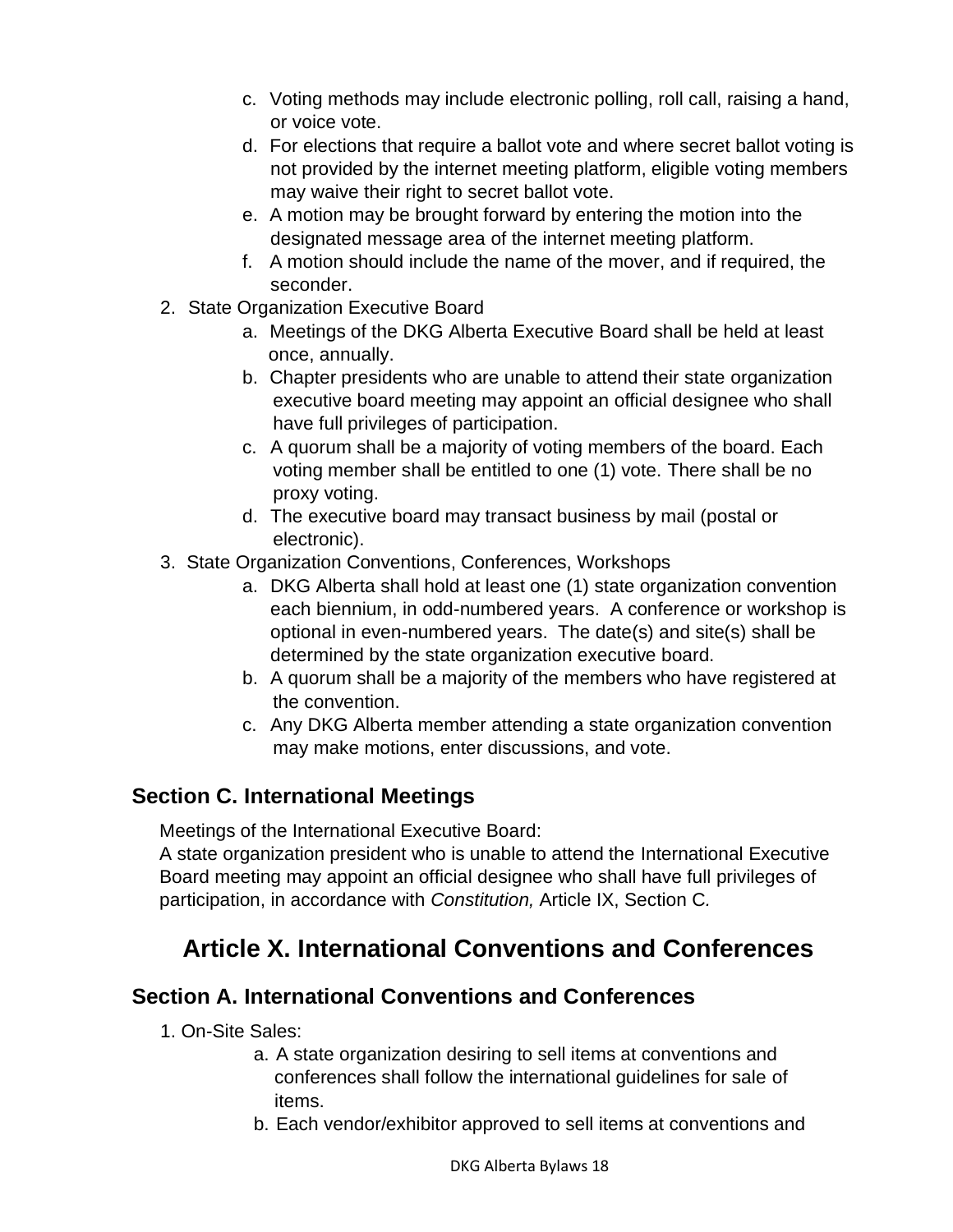conferences shall pay a fee determined by the Administrative Board.

#### <span id="page-19-0"></span>**Section B. International Conventions**

- 1. The international convention of the Society shall be held biennially in even numbered years, the year, and the host state organization to be determined by the International Executive Board.
- 2. A quorum shall be a majority of the members who have registered at the convention.

#### <span id="page-19-1"></span>**Section C. International Conferences**

- 1. Training
	- a. State Organization Presidents

The International Leadership Development Committee shall collaborate with appropriate professional staff to present DKG – focused leadership training and information for incoming state organization presidents.

- b. State Organization Educational Excellence Chairs Training will be provided for state organization educational excellence chairs.
- c. State Organization Membership Chairs Training will be provided for incoming state organization membership chairs.
- d. State Organization Treasurers The International Finance Committee shall collaborate with appropriate professional staff to present training and information for state organization treasurers.
- e. Additional training sessions for state organization presidents, treasurers, and committee chairs may be delivered at other times and in other ways.
- <span id="page-19-2"></span>2. International Conferences International conferences shall be held biennially in odd-numbered years.

## **Article XI. Headquarters**

<span id="page-19-3"></span>The Headquarters of The Delta Kappa Gamma Society International is located at 416 W. Twelfth Street, Austin, Texas 78701.

## **Article XII. Publications**

#### **Section A. Publications**

- 1. International Publications
	- a. The Delta Kappa Gamma Society International shall publish a news periodical, a juried international professional journal, and a collegial magazine.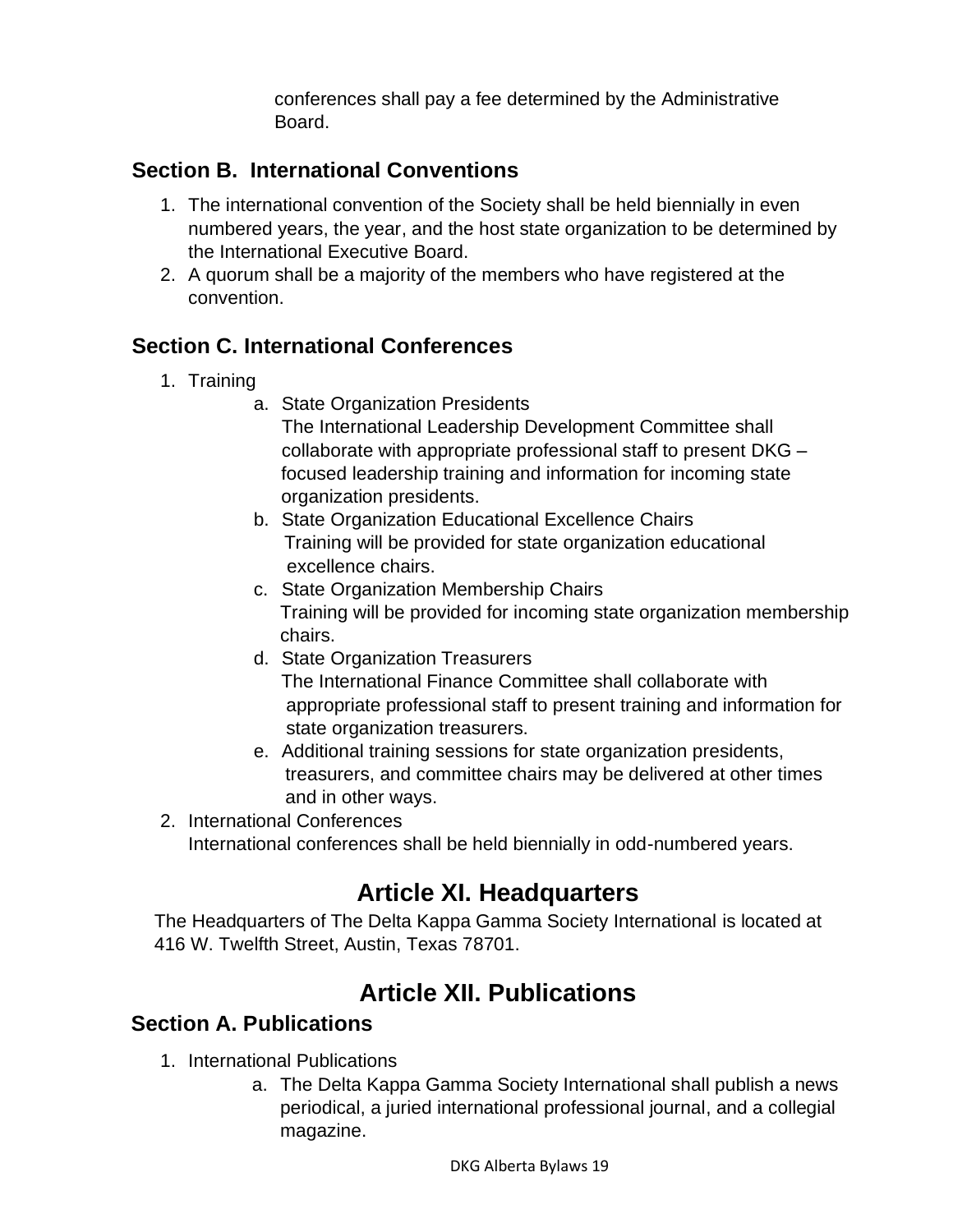- b. The Delta Kappa Gamma Society International will maintain a presence on the World Wide Web and use other forms of electronic communication.
- 2. State Organizations and chapters may use a variety of communications. *DKG Alberta News* shall be published at least three (3) times each year and sent to all members, and others, at the discretion of the editor and the state organization president.
- 3. The president at each level shall approve publications. DKG Alberta special publications or brochures shall be approved by the president and the plans submitted to the executive board for financial approval.

## **Article XIII. Awards**

#### <span id="page-20-0"></span>**Section A. DKG Alberta Awards**

- 1. The Alberta State Organization provides awards for DKG Alberta members.
- 2. The awards include: the DKG Alberta Achievement Award, the Doreen E. Cohen DKG Alberta Scholarship Award and educational grants, and the recognition of DKG Alberta members.

### **Section B. Awards Granted to Members**

- 1. DKG Alberta Achievement Award shall be presented once each biennium. A 10-karate gold pin known as the DKG Alberta Achievement Award, is given to members in recognition of their outstanding contributions to DKG.
- 2. Doreen E. Cohen DKG Alberta Scholarship Award
	- a. The award shall be granted in three (3) categories. (See *DKG Alberta Standing Rules* 13.1)
	- b. Recipients of Categories 1 and 2 shall be announced at a DKG Alberta convention.
- 3. DKG Alberta Member Recognition
	- a. DKG Alberta shall recognize members for years of membership and service to the Society. (See *DKG Alberta Standing Rules* 13.3)
	- b. Awards shall be presented at a DKG Alberta convention.

## **Article XIV. Affiliates**

<span id="page-20-1"></span>Affiliates – in accordance with *Constitution*, Article XIV

- 1. An *affiliate* is defined as an organizational partnership with The Delta Kappa Gamma Society International providing opportunities for members and the Society to further the organization's Mission and Purposes through worthwhile activities.
- 2. The Society seeks to establish positive alliances with organizations that share a common philosophy as reflected in the Mission and Purposes.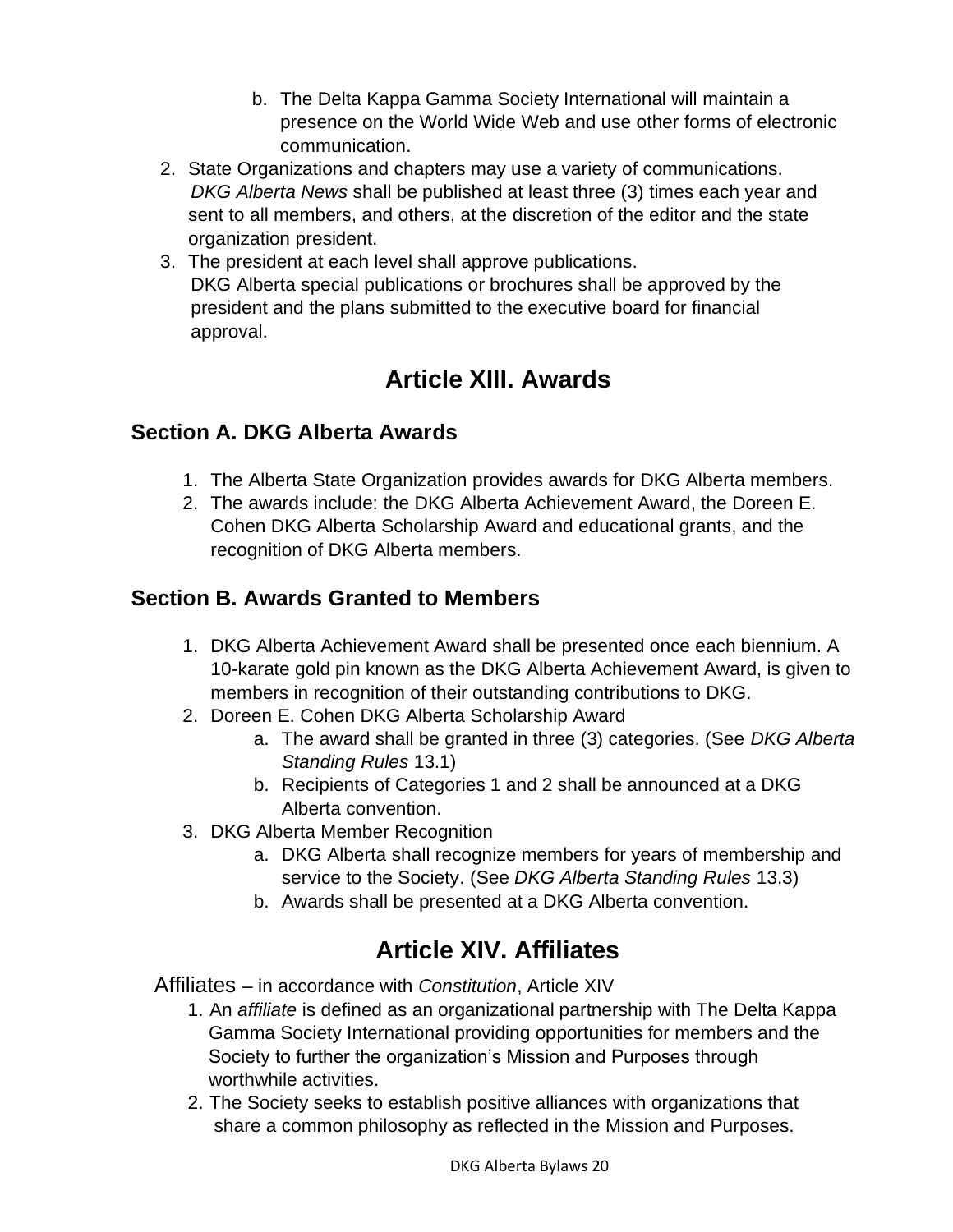## **Article XV. Parliamentary Authority**

<span id="page-21-0"></span>*Robert's Rules of Order Newly Revised* (current edition) shall govern the proceedings of DKG Alberta and its chapters in instances in which the authority is not inconsistent with the *Constitution* or other adopted Society rules, and *DKG Alberta Bylaws*, *DKG Alberta Standing Rules* and Chapter Rules.

### **Article XVI. Amendments**

#### <span id="page-21-2"></span><span id="page-21-1"></span>**Section A. Amendments to the Constitution**

Proposals for amending the *Constitution* may be considered every two (2) years, in accordance with *Constitution,* Article XVI*.*

#### <span id="page-21-3"></span>**Section B. Amendments to the Bylaws**

- 1. *DKG Alberta Bylaws* may be amended at the biennial convention by a two thirds (2/3) vote, provided notice to the members of the proposed amendments shall have been published in the *DKG Alberta News*, at least thirty (30) days before convening the convention.
- 2. Any member, committee, board, or chapter may submit proposed amendments to the Bylaws or Standing Rules to the DKG Alberta Constitution – Bylaws/Rules Committee.
- 3. All proposed amendments for the Bylaws shall have been approved by two thirds (2/3) vote of the DKG Alberta Executive Board before being submitted to the convention.
- 4. The amendments will take effect as soon as they are passed.
- 5. Any changes to the *DKG Alberta Bylaws* and *Standing Rules* necessitated by amendments to the *Constitution* and/or *International Standing Rules* shall be made by the DKG Alberta Constitution – Bylaws/Rules Committee.

#### <span id="page-21-4"></span>**Section C. Amendments to the Standing Rules**

<span id="page-21-5"></span>Standing Rules may be amended or rescinded at any convention by a majority vote, a quorum being present.

## **Article XVIII. Conflict of Interest\***

**\***Check the Society website for complete Conflict of Interest document.